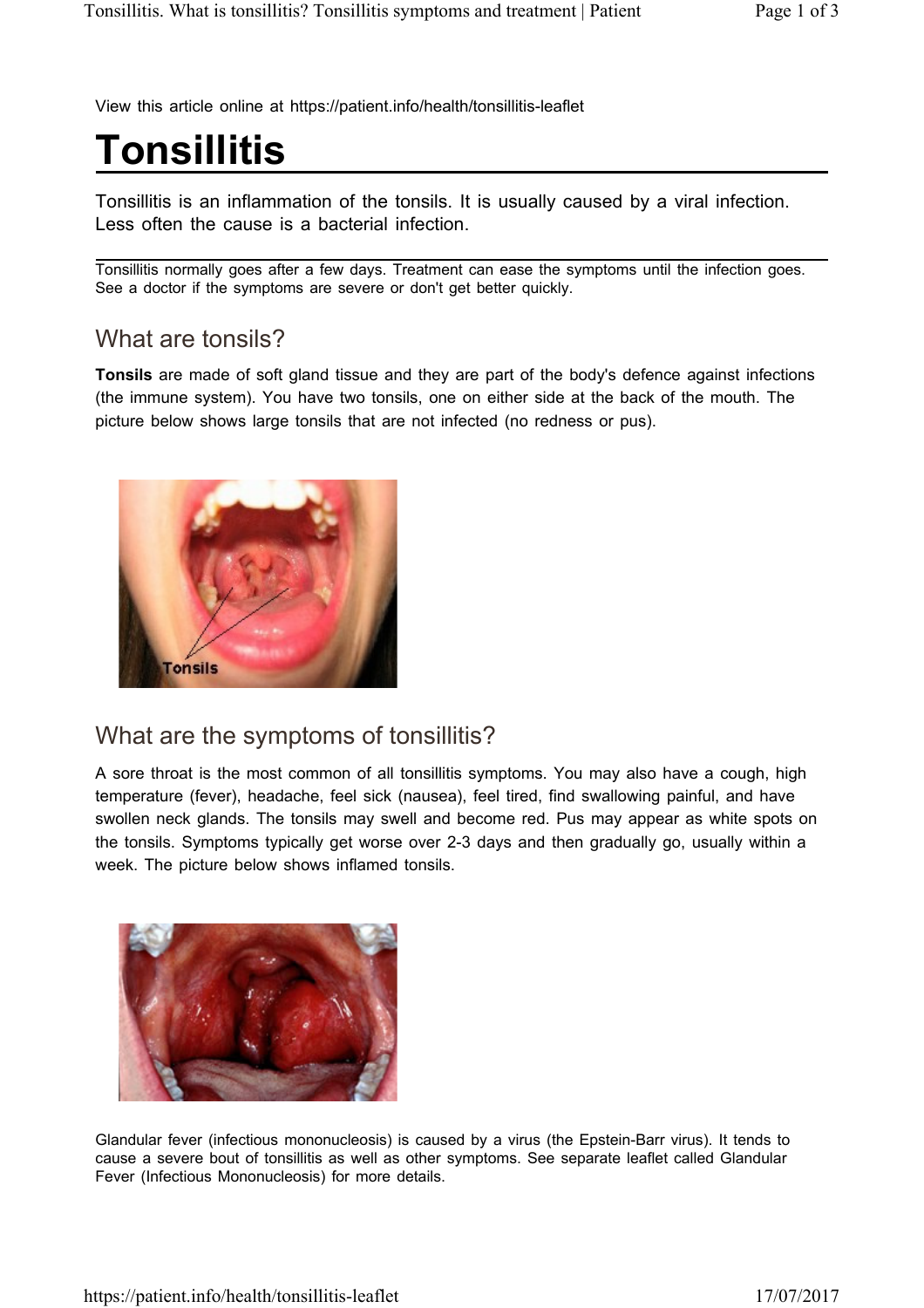### Is tonsillitis infectious?

Infectious means you can pass the infection to someone else. The infection may spread by close physical contact with other people, or by droplets in the air, caused by sneezing or coughing.

As with coughs, colds, flu and other similar infections, there is a chance that you can pass on the virus or bacterium that has caused tonsillitis.

# When should you contact a doctor?

See a doctor if symptoms of a sore throat cause severe symptoms, or if they do not ease within 3-4 days. In particular, you should seek urgent medical attention if you develop:

- Difficulty in breathing.
- Difficulty swallowing saliva.
- Difficulty opening your mouth.
- Severe pain.
- A persistent high temperature.
- A severe illness, especially when symptoms are mainly on one side of the throat.

## What are the treatments?

Mild tonsillitis often doesn't need any treatment. However, it is important to drink plenty of water. Paracetamol or ibuprofen will help to ease pain, headache and high temperature. Gargles, lozenges and sprays may help to soothe a sore throat but they do not shorten the illness.

Most throat and tonsil infections are caused by viruses but some are caused by bacteria. Antibiotics kill bacteria but do not kill viruses. Even if tonsillitis is caused by a bacterium, treatment with an antibiotic does not make much difference in most cases.

If you have repeated bouts of tonsillitis you may consider having your tonsils removed (tonsillectomy).

Find out more about the treatments for tonsillitis.

## What is the outlook?

In nearly all cases, a tonsillitis or sore throat clears away without leaving any problems. However, occasionally tonsillitis may progress to cause a complication. Also, a sore throat or tonsillitis is sometimes due to an unusual, but more serious, illness.

Sometimes the infection can spread from the tonsils to other nearby tissues. For example, to cause an ear infection, sinus infection or chest infection.

## What is quinsy?

Quinsy is also known as peritonsillar abscess. Quinsy is an uncommon condition where a collection of pus (abscess) develops next to a tonsil. This is caused by a bacterial infection.

- It usually develops just on one side. It may follow a tonsillitis or develop without tonsillitis.
- The tonsil on the affected side may be swollen or look normal, but is pushed towards the middle by the abscess next to the tonsil. Quinsy is very painful and can make you feel very unwell.
- It is treated with antibiotics, but also the pus often needs to be drained with a small operation.